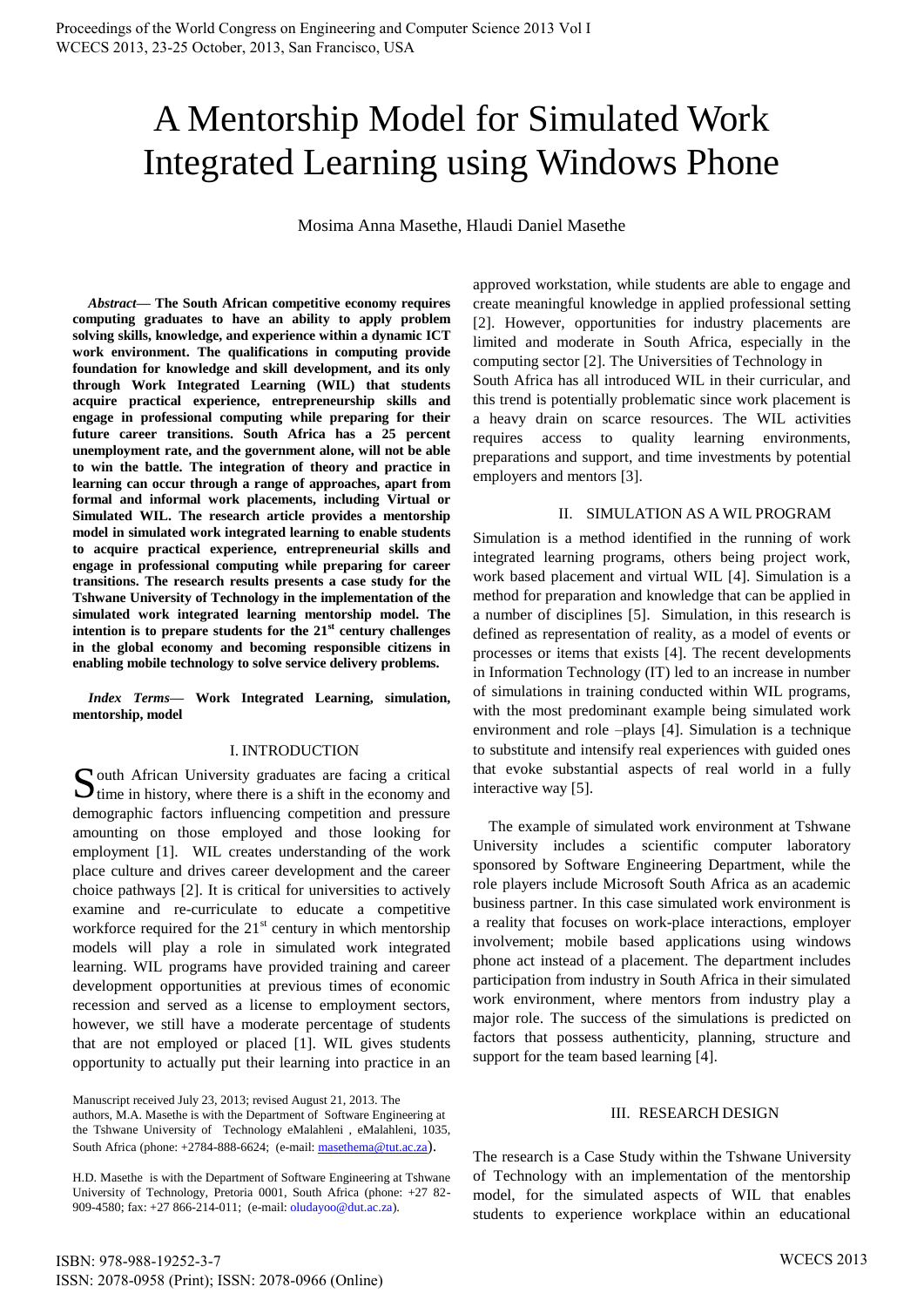Proceedings of the World Congress on Engineering and Computer Science 2013 Vol I WCECS 2013, 23-25 October, 2013, San Francisco, USA

framework. The initiatives on simulated work integrated learning are defined within a campus setting that emulates important objectives within the workplace [6]. The software engineering students within the computing sector are taken through an environment and training to design certified mobile applications with a mentor from industry with a goal to develop mobile entrepreneurs within a South African context. The students design and upload the applications to the market place, as part of the training exercise. After mastery and branding of the applications, students will now presents innovative ideas which will lead to a registered patent and a non-disclosure agreement in consultations. The proposed model describes a partnership between students, employers and the university with specified responsibilities for all stakeholders [6]. A simulated work environment allows students to experience a workplace within the educational framework, the proposed model take an approach from an employer involvement with a focus on work place interactions [7]. The purpose of the model is to improve employability and entrepreneurship of the students, and embrace ability to retrieve relevant information, improve communication and presentation skills, planning and problem solving, and improve social development and interaction in a workplace [6].

#### IV. INDUSTRY EXPOSURE

Industry exposure is a third year core module in all national diplomas in IT, in most South African Universities of Technology. The module is divided into two sections, Industry Exposure A which is basically aimed to prepare a student for the workplace, while Industry Exposure B brings a student into the workplace environment for authentic experience in industry. Students cannot graduate without certifying the requirements for the expected core modules. It's a challenge on its own, as industry is unable to absorb all students, and the only solutions most universities are providing are simulation environment, which cannot be authenticated by industry expects.

In order to actively address workforce and education challenges at the Department of Software Engineering, at the Tshwane University of Technology, a mentorship model was proposed which build upon five stages of work integrated learning: preparations, placement, monitoring, assessment and feedback/reflections. The proposed mentorship model aims to provide understanding of how a computing professional in software engineering works in practice and equip students with entrepreneurship skills and practical skills to apply in a real world situations [2]. It is most important for software engineering students to understand, accept latest methods and practices in the design of intricate computing systems [8].

The Tshwane University of Technology adopted a flowchart model on figure I that depicts five stages of work integrated learning on quality management of work placement [9].

The adoption of the model is met with a number of challenges in bridging the gap between industry and world of work which are: Inappropriate placements of students in the industry, reported to be a time consuming exercise, an insufficient resources to support industry visits and monitoring, poor industry Liaison and Poor stakeholder management



Fig 1: Quality Management Work Placement Learning Model

The industry demands that an investment in learning must be transformed into industrious outcomes that progress the organisation towards defined strategic goals [10]. WIL has potentials, although limited to achieve productive outcomes since it allows students to contextualise study content within the socio-cultural and serviceable environment of the workplace [10]. The model above relates challenges of developing industry partnership which is problematic and demands rearrangement of knowledge power relations between academia and industry. Partnership requires academic curriculum to be aligned with work tasks which offers experience for student to focus on outcomes that serve that industry expectations [10]. The alignment is complicated and challenging for universities of technology, as vendor relationship has underlying expectations [10]. Partnership with industry for WIL implies that academics do no longer dominate curriculum matters, but advocate content and theoretical knowledge base, while they rely heavily on the tacit knowledge of the organisations.

## V. MENTORSHIP CAREER MODEL

The proposed model is based upon developing a constructivists approach based on student's active involvement in problem solving and critical thinking based on learning mobile application relevant and engaging to the  $21<sup>st</sup>$  century [11]. Students construct their own mobile application, upload to the market place and test their ideas based on the number of downloads to their applications. The model introduces the following principles: student undergo training with experienced mentor for a concrete experience, reflect and re-examine through hands on projects, formulate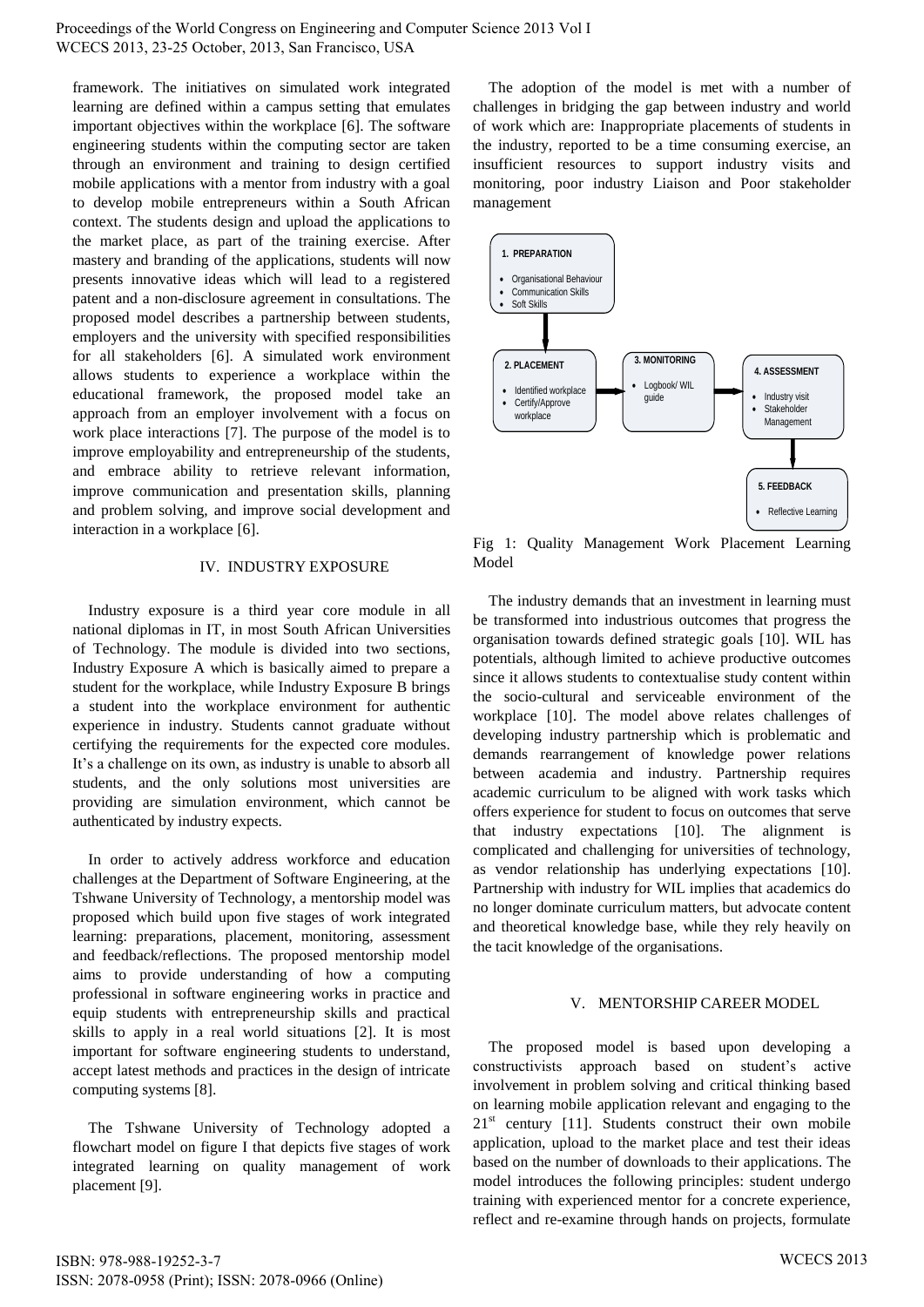Proceedings of the World Congress on Engineering and Computer Science 2013 Vol I WCECS 2013, 23-25 October, 2013, San Francisco, USA

innovative concepts and test in new environments [12]. The mentorship model adopts the three techniques introduced by the Newcastle's adaptation of Kolb's (1984) model which allows students to construct their own knowledge from their personal and cultural history, allow holistic and integrated learning, while experience-based focus is engaged [11].

The model enhance its relevance and connections for service delivery issues and problems faced by the communities in South Africa, by introducing an entrepreneurships to solve real-world problems which is a source of genuine creativity and academic importance [13].



Fig 2: Mentorship Model for Simulated Work Integrated Learning in Mobile Applications

The above model on figure 2 demonstrates an approach using academic business partnership, where academic manager serve as a mentor and develops a partnership which is based on industry expectations and pre-defined outcomes. The industry assigns a mentor at the university workstation for simulated work integrated learning with pre-defined goals and SMART objectives, which are aligned to the industry requirements, with all required activities. Upon an understanding on the desired outcomes, student register for the module, attends inductions and workshops, experience hands on workplace environment, and develop certified application for the market place as per the industry desired outcomes.

Students will then create innovative ideas for solving service delivery issues for the community, which engages partnership model for the faculty to relate to the community [13]. Knowledge is required as a point of entry into the software engineering career, an a need arise to provide students with more than just a method and academic problems, but allow time in industry working on real software development projects, and the model is able to provide that insight [8]. The simulated work environment enhanced skills required by industry [5], such as: problem solving skills, decision making skills, communications skills, team based competencies, technical competencies, and functional expertise.

ISBN: 978-988-19252-3-7 ISSN: 2078-0958 (Print); ISSN: 2078-0966 (Online)

The research study shows that the simulated work environment through the proposed model improves learning, it is effective in developing skills, and help the student prepare to deal with unanticipated industry challenges and events, and increase confidence.

The mentorship model is validated on the success stories of the students since the adoption. Figure 3 below shows the student demographics since 2011 semester 2 at the Tshwane University of Technology.



Fig 3: The student demographics since 2011 semester 2

The student got an opportunity to experience a simulated work environment within the campus that demonstrates design problem complexities and richness of a mobile development from industry perspective in creating new mobile products [8].

## VI. CONCLUSION

Mentorship model in a simulated work environment has opened a new educational paradigm in the application of software engineering. The evidence through the practice can be put into action by WIL practitioners, where challenges in WIL placements arise. The key to the success of the model is academic business partnership, with integrated learning outcomes decided by industry and academia. The success of simulated work integrated learning activities contributes to maintainable employees for the future economic growth of the country.

## **REFERENCES**

- [1] K. Betts, M. Lewis, A. Dressler, and L. Svensson, "Optimizing learning simulation to support a quinary career development model, *Asia-Pacific Journal of Cooperative Education*, vol. 10, no. 2, pp. 99–119, 2009.
- [2] A. Goold and N. Augar, "Using virtual meeting spaces for work integrated learning," in *Proceedings ASCILITE Auckland*, 2009, pp. 367–371.